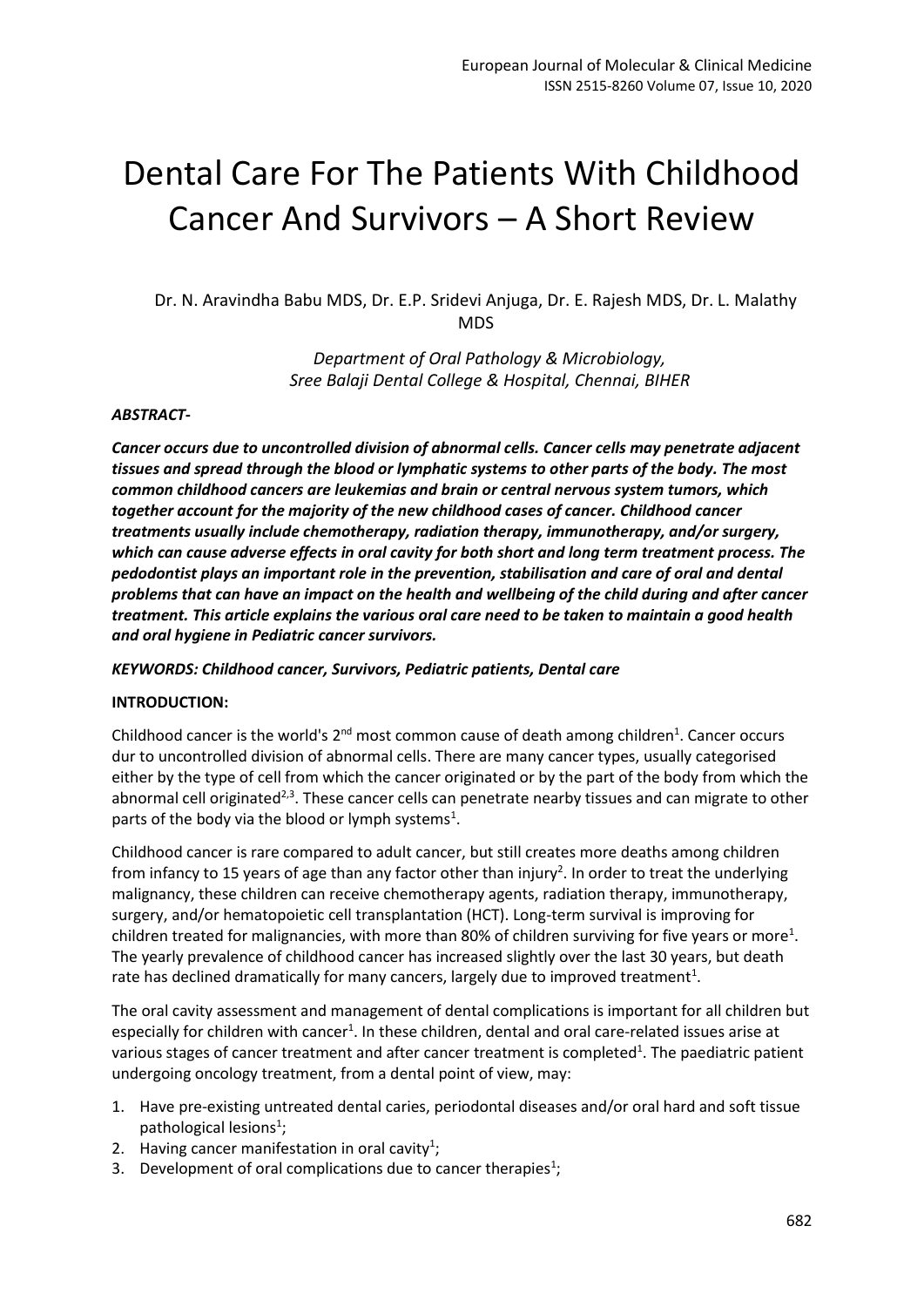4. Develop long-term dental and orofacial complications following the completion of cancer therapy<sup>1</sup>.

# **CAUSES OF CANCER IN CHILDREN:**

The roots of childhood cancer are poorly investigated, although different forms of cancer are usually believed to have different causes<sup>2</sup>. These are some of the established risk factors for childhood cancer development, including $2,3$ :

- Family history
- Genetic syndrome, for example, down syndrome
- Exposure to high levels of radiation and to chemotherapeutic medicines
- Environmental factors such as chemicals, solvents, toxic air contaminants, motor vehicle emissions, and cigarette smoke in the environment<sup>2,3</sup>.

## **TYPES OF CANCER:**

Children at various ages are affected by various kinds of cancer<sup>2</sup>. This pattern may reflect the different types of exposures and vulnerability windows encountered by children as they grow older and the period between the initiation of cancer and its clinical presentation<sup>2</sup>. Recent research suggests that predisposition to certain cancers that occur later in adulthood can also be determined while in the womb $2,3$ .

- Leukemia (30% of all childhood cancer)
- Lymphomas (12% of childhood cancer)
- Brain tumors
- Solid tumors
- Bone tumors such as ewing's sarcoma and osteosarcoma accounts for about 6% of tumors
- Rhabdomyosarcoma (6% of childhood cancer)
- Neuroblastoma (5% of childhood cancer)
- Kidney tumors such as Wilm's tumor (10% of childhood cancer)
- Retinoblastoma
- Thyroid cancer and melanoma include other childhood cancers that have been linked with environmental exposures<sup>2</sup>.

# **HOW CHILDHOOD CANCER DIFFERENT FROM ADULT CANCER:**

When compared to adults, cancer in children is unusual. Of all cancers, childhood cancers account for  $\leq$  1%<sup>3</sup>. The cancer types that affect children are different from those in adults<sup>3</sup>. Leukemia and brain tumours are the most common cancers in children<sup>3</sup>. Prostate, breast, lung and colorectal cancers are the most frequent cancers in adults<sup>3</sup>. In kids, these are extremely rare<sup>3</sup>. Childhood cancers are more responsive to treatment in general and overall rates of cure are much higher<sup>3</sup>. About 75-80 percent of all cancer-diagnosed children are cured of their illness<sup>3</sup>. Children are at higher risk of developing long-term side effects after cancer therapy as a result of high cure rates and their younger age and must be monitored continuously<sup>3</sup>.

# **ORAL CARE PRIOR TO CANCER THERAPY:**

A pre-treatment assessment facilitates the establishment of a dentist-child relationship prior to the onset of oral complications associated with cancer treatment<sup>1</sup>.

The initial oral and dental assessment includes:

- 1. Evaluating the children's medical records
- 2. Current Haematological Status Review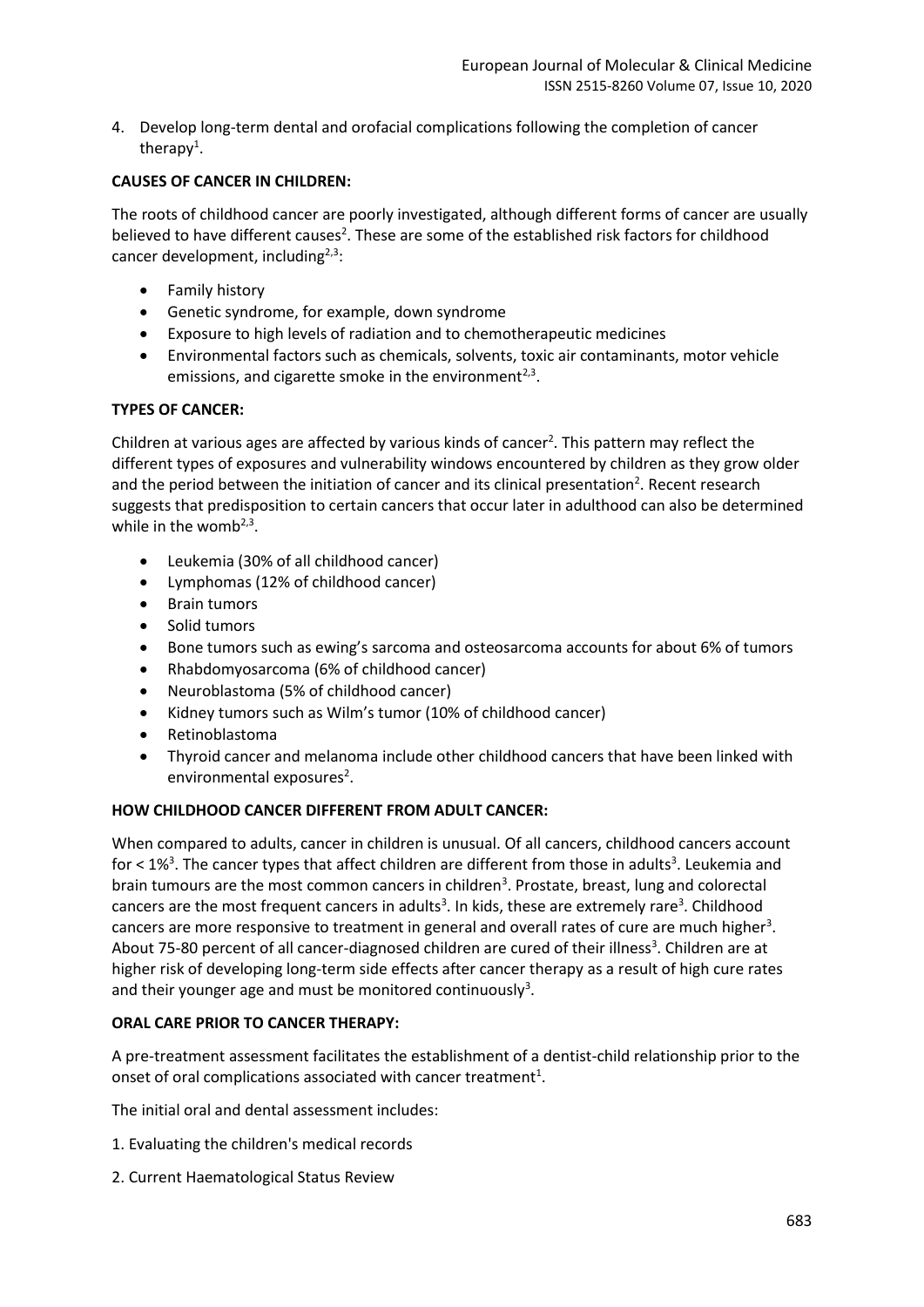3. Evaluating the planned chemotherapy / radiation protocol,

4. Finalization of a comprehensive head , neck, and dental examination including panoramic and bitewing radiographs<sup>4</sup>.

The examination involves a clinical and radiographic evaluation of the oral cavity, helping the pedodontist to develop caries prevention strategies and to provide preventive advice based on the child's medical condition and possible treatments<sup>1</sup>. The dentist must report the dental and oral health status of the child to the oncology team<sup>1</sup>. This correspondence should cover the seriousness of dental caries, the invasiveness of the dental procedure suggested and, if any, the presence of pathological lesions<sup>1</sup>. Previous medical investigations includes illness / condition (type, degree, and prognosis), treatment procedure (conditioning routine, surgery, chemotherapy, radiation, and transplantation), medications (including bisphosphonates), allergies, surgery, supplementary medical diagnosis, haematological condition (complete blood count), coagulation condition, and immunosuppressive status<sup>1</sup>.

#### **HEMATOLOGICAL CONSIDERATIONS:**

## **Absolute neutrophil count (ANC):**

- 1. 2,000 / mm: Antibiotic prophylaxis is not necessary.
- 2. 1000 to 2000 / mm: Take clinical move depending on patient's health condition and expected procedures<sup>1</sup>. Some authors say that when the ANC is between 1,000 and 2,000 / mm, antibiotic coverage can be prescribed $1,5$ .
- 3. More intensive antibiotic treatment may be suggested if infection is present or uncertain and should be addressed with the medical team $4.5$ .
- 4. < 1,000 / mm: Delay elective dental care. Discuss antibiotic coverage with the doctor prior to continuing with treatment in dental emergency situations. For dental management the patient may need hospitalisation<sup>4,5</sup>.

#### **Platelet Count:**

- 1. 75,000 / mm: No further support required;
- 2. 40,000 to 75,000 / mm: It is possible to suggest platelet transfusions before and after 24 hours of treatment. Sutures, haemostatic agents, pressure packs, and/or gelatin foams may be localised procedures for managing prolonged bleeding<sup>4,5</sup>.
- 3. < 40,000 / mm: Postpone treatment. In emergency situations, call the patient's doctor to take supportive steps before continuing (e.g., Transfusion of platelets, treatment for bleeding and inpatient care). Besides, specific procedure (e.g., microfibrillar collagen, topical thrombin) and furthermore medicines are suggested by the haematologist/oncologist (e.g., aminocaproic acid, tranexamic acid) can help to control bleeding<sup>4,5</sup>.

#### **DENTAL PROCEDURES:**

As such, in addition to surgery and radiotherapy, most oncology / haematology protocols (excluding HCT, to be discussed later) are divided into phases of chemotherapy<sup>5</sup>. The blood counts of the patient usually begin to drop five to seven days after the start of every phase, remaining lesser for about 14 to 21 days, before continuing to rise to normal levels again for a few days before the next phase begins<sup>5</sup>. Optimally, all dental care should be completed before cancer treatment is initiated<sup>5</sup>. If this is not practicable, temporary restorations can be put in place and non-acute dental care postponed until the patient's haematological state is stable<sup>5</sup>.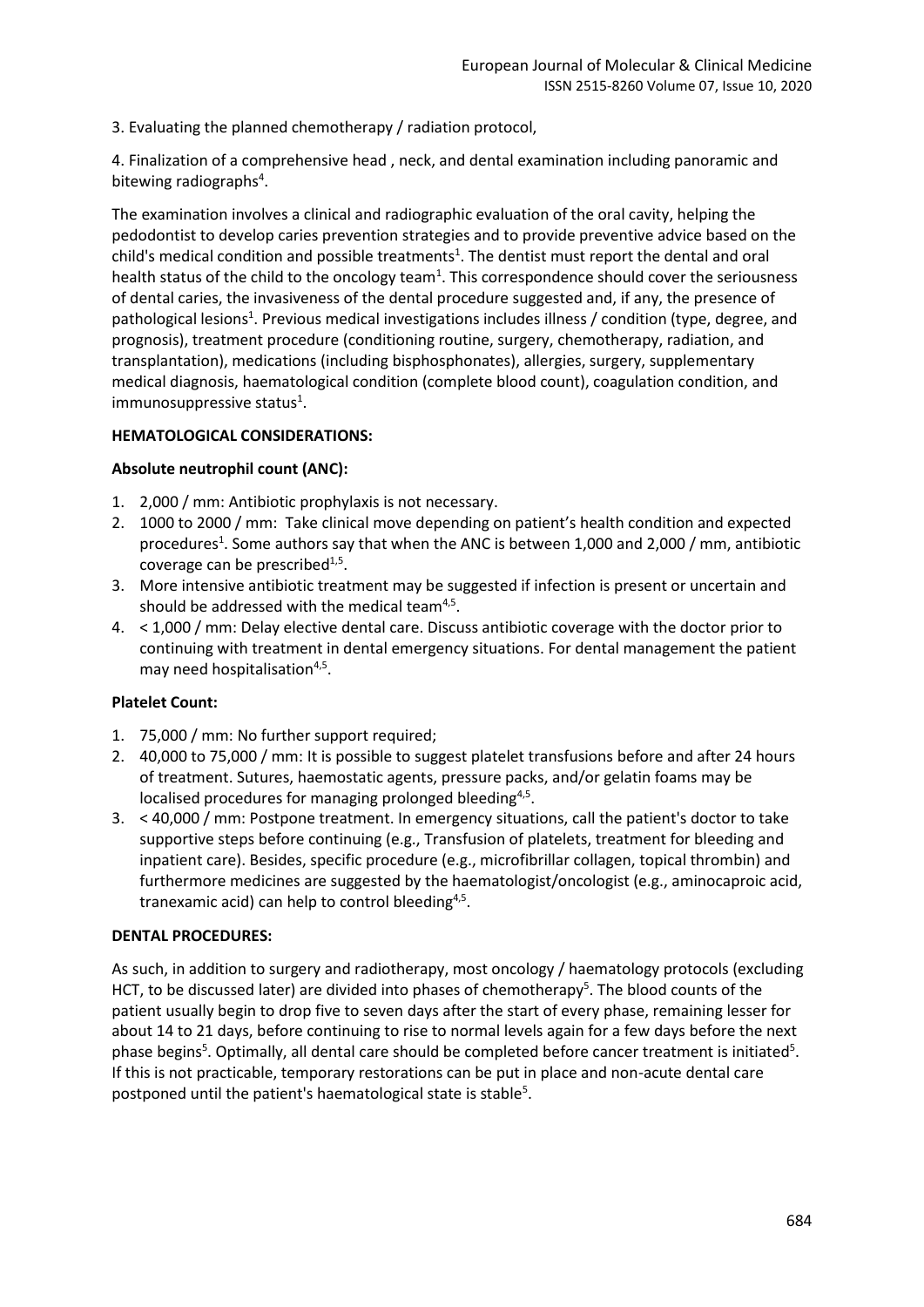### **PRIORITIZING PROCEDURES:**

Attention should be given to infections, surgical removal of teeth, periodontal care (e.g., scaling, prophylaxis) and causes of tissue pain prior to management of carious teeth, endodontic therapy for permanent teeth, and alteration and newly placement of damaged restorations if all dental needs cannot be met prior to initiation of cancer therapy<sup>5</sup>. Infection in pulp and pain severity will decide which carious lesions should be treated first. Fluoride and/or sealants can be handled incipient to tiny carious lesions before conclusive treatment can be achieved<sup>5</sup>.

## **DENTAL CARIES:**

Simple carious lesions can be treated conservatively because of advancements in adhesive dentistry. To avoid carious lesions on sound tooth surfaces, vulnerable grooves and fissures should be sealed<sup>1</sup>.

## **ENDODONTIC MANAGEMENT IN PERMANENT TEETH :**

In order to allow ample time to determine the efficacy of treatment prior to chemotherapy, indicative non-vital permanent teeth should be treated with root canal therapy at least one week before initiation of cancer treatment<sup>5</sup>. Extraction is recommended if this is not feasible<sup>5</sup>. Endodontic management of asymptomatic non-vital permanent teeth may be delayed till the haematological state of the patient is stable<sup>5</sup>.

## **ORTHODONTIC TREATMENT:**

Poorly fitted appliances will strip oral mucosa and raise the risk of microbial invasion into deeper tissues<sup>5</sup>. If the patient has poor oral hygiene, devices should be removed and/or the treatment procedure or HCT conditioning regimen brings a risk of developing moderate to severe mucositis<sup>5</sup>. In patients with good oral hygiene, non- irritating simple devices like fixed lower lingual arches, band and loops can be left in place<sup>5</sup>. As long as patient who maintains good oral care, removable appliances and retainers that fits can be worn<sup>5</sup>. Patients should be recommended to clean their appliances by using antimicrobial solution regularly and thoroughly to avoid contamination and reduces the risk of oral infections associated with the appliance<sup>5</sup>. If withdrawl of the band is not advisable, vinyl mouth guards or orthodontic wax can be used to reduce tissue trauma<sup>5</sup>.

#### **EXTRACTION:**

No specific guidelines are issued for the use of prophylactic antibiotics in extraction<sup>5</sup>. Operating procedures must be as atraumatic as possible, with no residual pointed bony edges and adequate wound closure<sup>5</sup>.

#### **PERIODONTAL THERAPY**

Partially erupted molars will become a source of infection for pericoronitis<sup>5</sup>. If haematological status allows excision of superior gingival tissue covering, if the dentist thinks it to be a significant risk, it should be done<sup>5</sup>. Prior to receiving bisphosphonates as part of cancer treatment, patients should have a periodontal assessment and appropriate therapy<sup>5</sup>.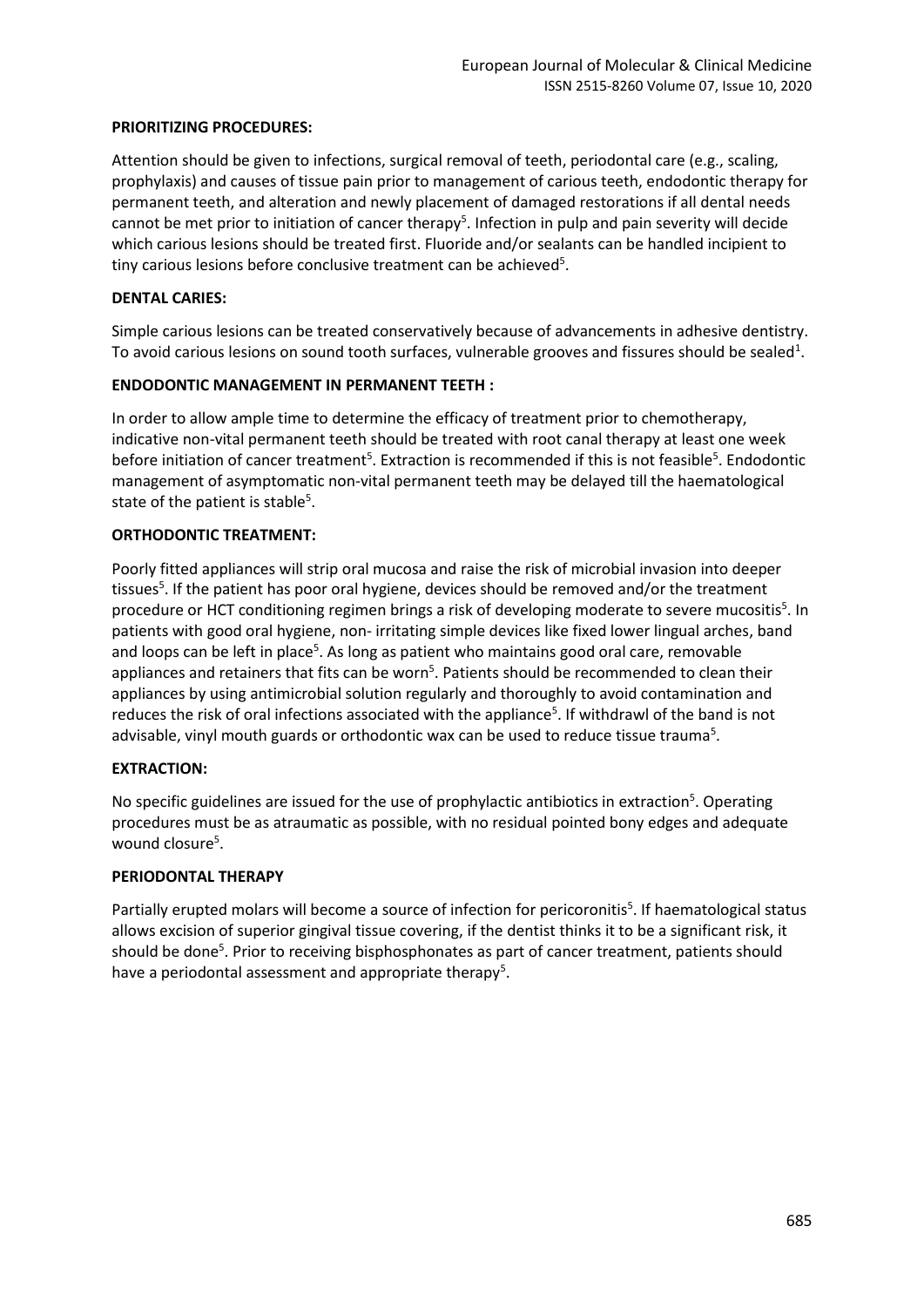| <b>Treatment before</b><br>chemotherapy <sup>4</sup> :                                                                                                                                                                                                                                                                                                                                                               | <b>Treatment during</b><br>chemotherapy <sup>4</sup> :                                                                                                                                                                                    | <b>Treatment after</b><br>chemotherapy <sup>4</sup> :                                                                                                  |
|----------------------------------------------------------------------------------------------------------------------------------------------------------------------------------------------------------------------------------------------------------------------------------------------------------------------------------------------------------------------------------------------------------------------|-------------------------------------------------------------------------------------------------------------------------------------------------------------------------------------------------------------------------------------------|--------------------------------------------------------------------------------------------------------------------------------------------------------|
| In order to assess the patient's<br>current condition and the type<br>of treatment expected, the<br>dentist can contact the<br>oncologist <sup>4</sup> .                                                                                                                                                                                                                                                             | In order to understand the<br>patient's immunosuppression<br>level the dentist should consult<br>oncologist before starting any<br>procedure.                                                                                             | To assess immune<br>competence, the dentist<br>should consult the<br>oncologist <sup>4</sup> .                                                         |
| 1. Exhaustive oral cavity<br>examination: discarding<br>periapical lesions and/or<br>changes in the bone and<br>determining periodontal<br>fitness $4$ .<br>2. The fitting of the dentures<br>should be tested for the<br>readjustment or removal of<br>such trauma-proofing<br>prostheses <sup>4</sup> .<br>3. Radiological studies includes<br>Intraoral (periapical and<br>bitewing) and panoramic <sup>4</sup> . | Management of the<br>complications of chemotherapy<br>(mucositis, xerostomia) <sup>4</sup> .                                                                                                                                              | (i) Insist on the need for<br>regular systematic oral<br>hygiene <sup>4</sup> .<br>(ii) Use of chlorhexidine<br>rinses and fluorization <sup>4</sup> . |
| General prophylactic<br>measures: Elimination of<br>tartars, dental fluoridation and<br>0.12 percent chlorhexidine<br>rinse $4$ .                                                                                                                                                                                                                                                                                    | Through the additional usage of<br>chlorhexidine rinses and<br>fluorization, ongoing patient<br>reminders of the demand to<br>uphold strict oral hygiene are<br>suggested <sup>4</sup> .                                                  |                                                                                                                                                        |
| The risks of treatment should<br>be reported to the patient <sup>4</sup> .                                                                                                                                                                                                                                                                                                                                           | I) Analgesics: Metamizol /<br>paracetamol.<br>(ii) No NSAID.<br>(iii) Antibiotics: Alteration of<br>the dose according to the<br>values of creatinine clearance<br>observed in patients with renal<br>problems is required <sup>4</sup> . |                                                                                                                                                        |
| It is important to remove<br>teeth that are nonviable or<br>have a bad prognosis:<br>1) minor surgery: Two weeks<br>before chemotherapy. 2) main<br>operation: 4-6 weeks prior to<br>chemotherapy <sup>4</sup> .                                                                                                                                                                                                     | No dental elective care should<br>be done. Emergency dental<br>procedures only <sup>4</sup> .                                                                                                                                             | Elective dental treatment <sup>4</sup> .                                                                                                               |

# **ORAL COMPLICATIONS RELATED TO CANCER TREATMENT:**

Children typically undergo chemotherapy in cycles or phases<sup>3</sup>. Acute oral complications, referring to the reduction in blood counts, occur 5-7 days from the beginning of each cycle<sup>3</sup>. After 21 days, blood counts increase to normal levels and remain so until the next cycle of chemotherapy starts<sup>3</sup>. During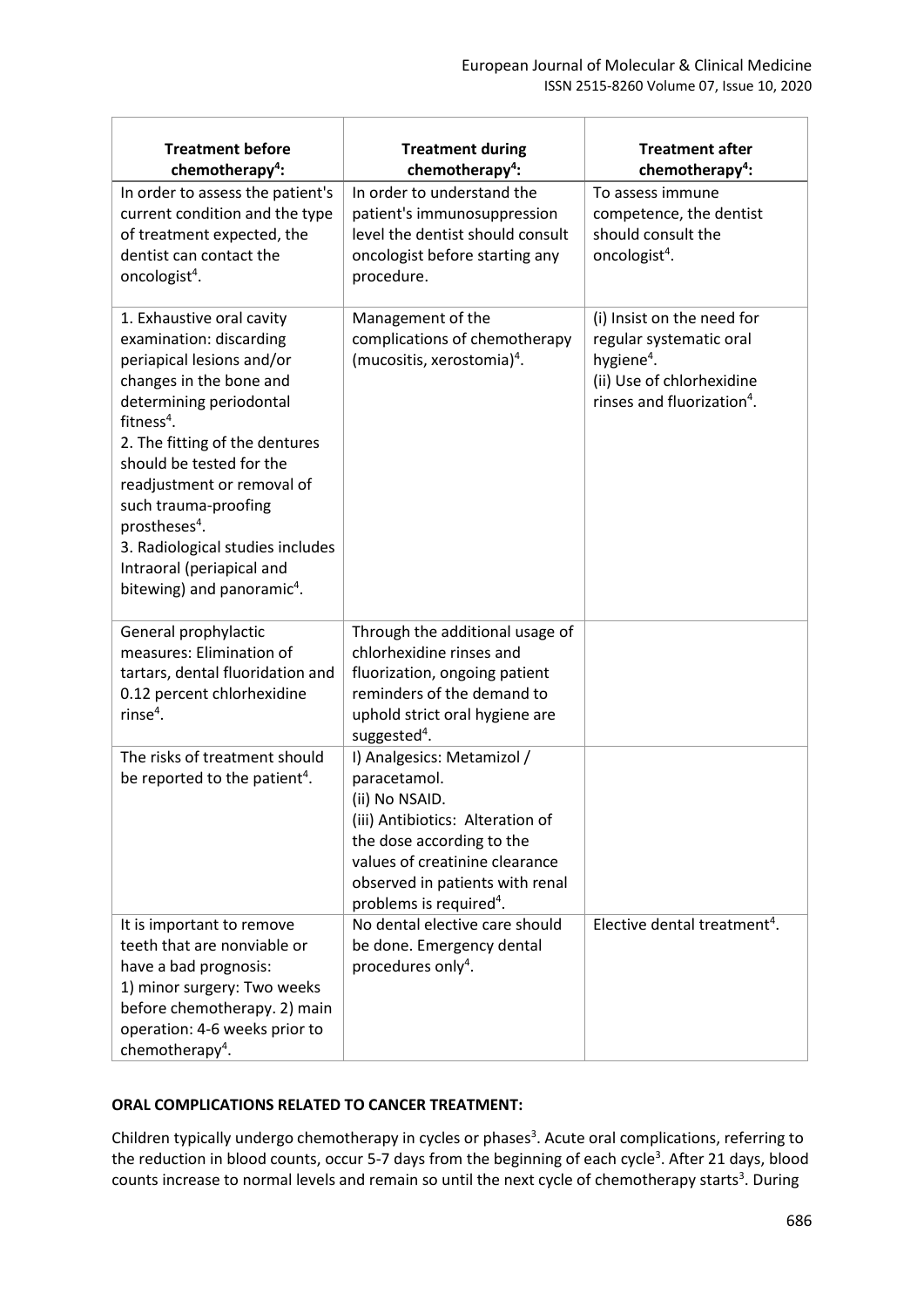periods of thrombocytopenia and neutropenia, effective oral hygiene regimens, such as teeth brushing, should proceed<sup>1</sup>.

## **MUCOSITIS:**

Oral mucositis is likely to result in 40 % of young people undergoing regular chemotherapy and 80 % of patients seeking radiation therapy for cancers of the head and neck<sup>1</sup>. Oral mucositis can be a very painful disease that can have a serious effect on food intake, mouth care, wellbeing of children who affected with leukemia<sup>1</sup>. Patient who undergoes bone marrow transplantation in results in oral mucositis (75%)<sup>1</sup>. Oral mucositis initially occurs as oral mucosal erythema, which then progresses to degradation and ulceration<sup>1</sup>. Ulcerations and lesions are usually surrounded by a white fibrinous pseudo-membrane within about 2-4 weeks following the last dose of stomato-toxic chemotherapy or radiation therapy. Oral mucositis is categorised as mild, moderate, or severe depending on the symptoms and clinical appearance of the patient<sup>1</sup>. Lesions are typically constricted to nonkeratinized surfaces (i.e., lateral and ventral tongue, buccal mucosa and soft palate) in chemotherapy-induced oral mucositis<sup>4</sup>. In radiation-induced oral mucositis, lesions are confined to tissues more commonly affected by non-keratinized tissues in the area of radiation<sup>4</sup>. The clinical intensity is equal to the radiation of dose administrated<sup>4</sup>. Careful monitoring of the oral cavity makes it possible to identify and treat fungal, infectious, and bacterial infections in a timely manner<sup>5</sup>. For the prevention and/or treatment of fungal infections, prophylactic nystatin is not sufficient. <sup>5</sup> Oral cultures and/or biopsies of all suspected lesions should be performed and prophylactic drugs should be started before more specific treatment can be prescribed<sup>5</sup>.

## **ORAL INFECTIONS:**

Children undergoing cancer treatment develop oral infections that are opportunistic (fungal, bacterial and viral)<sup>1</sup>. Neutropenia can cause atypical clinical demonstrations of these infections. Oral candidiasis and herpes infections are usually seen in youngsters. Nystatin is the first line of treatment to be attempted when oral candidiasis is diagnosed in kids undergoing cancer therapy, but it does not always resolve the infection<sup>1</sup>. It can require systemic antifungal agents, such as amphotericin B<sup>1</sup>. If nystatin is used, clinicians should aware of oral suspension. In Oral suspension sugar content is high and may increase the sensitivity of caries<sup>1</sup>.

#### **PAIN:**

Neuropathic pain can occur in children receiving chemotherapy agents such as vincristine and vinblastine from plant alkaloids, usually affecting the mandibular teeth<sup>1</sup>. These children complain of profound pain in the jaw and teeth in the absence of an odontogenic source of pain<sup>1</sup>. In children, such neuropathic pain is typically intermittent and reduces or improves after completion of chemotherapy<sup>1</sup>. Normally, the pain is sporadic and usually subsides soon after the dose reduction and/or termination of chemotherapy<sup>5</sup>.s

#### **XEROSTROMIA:**

Children undergoing cancer chemotherapy and/or head and neck radiation therapy have xerostomia during and after the treatment phase<sup>1</sup>. Xerostomia increases the risk of decay and increases mucositis<sup>1</sup>. Recommended are sugar-free chewing gum or candy, sucking tablets, special oral dryness dentifrices, saliva substitutes, regular drinking of water, oral creams, alcohol-free oral rinses and/or oral moisturizers<sup>5,6</sup>.

#### **TRISMUS:**

Regular oral stretching exercises / physical therapy can be carried out during radiation therapy<sup>4,5</sup>. Trismus therapy may include prosthetic aids to minimise fibrosis severity, trigger point injections, analgesics, muscle relaxants, and other pain treatment techniques<sup>4,5</sup>.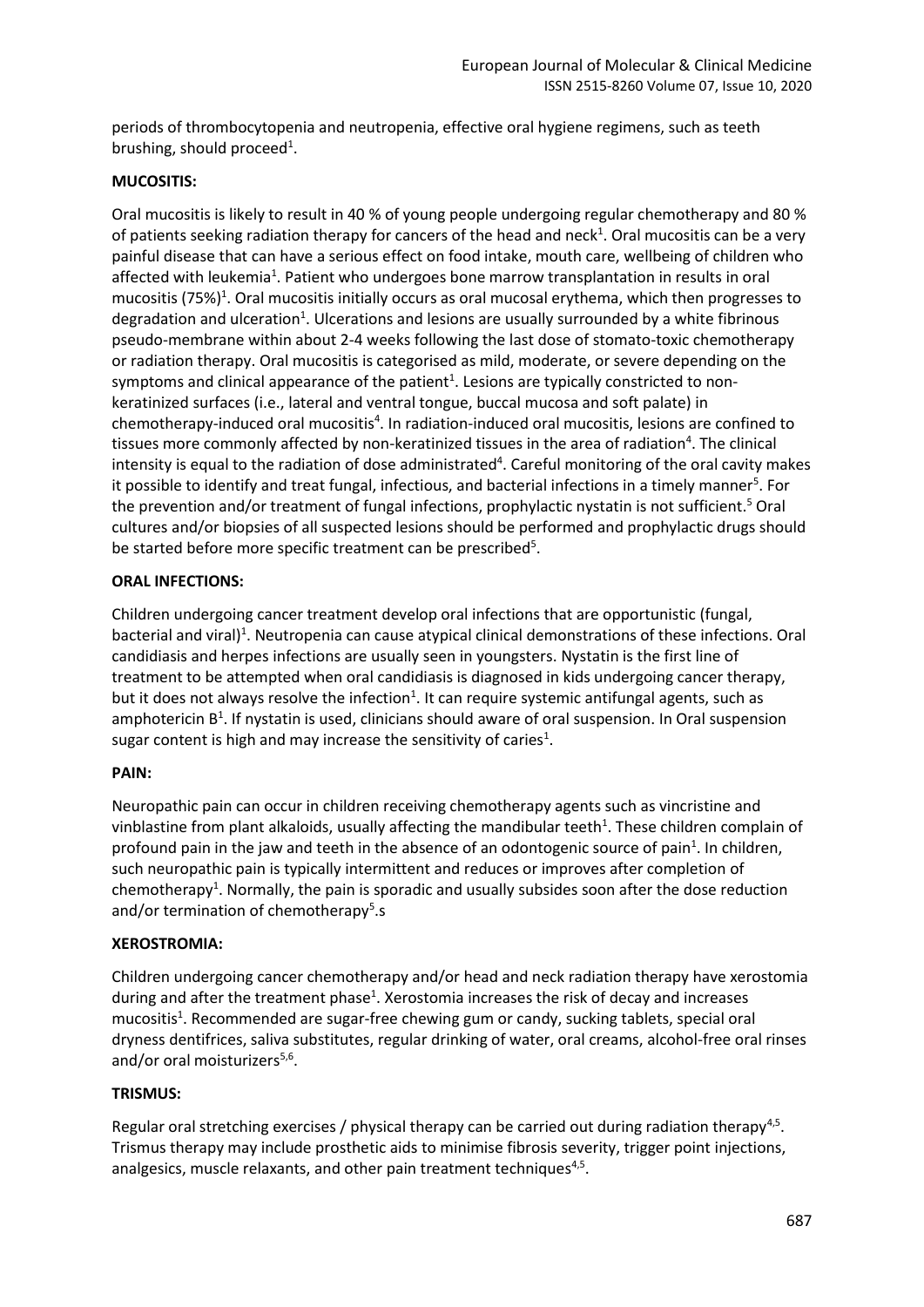### **ORAL BLEEDING:**

Oral bleeding is caused by thrombocytopenia, impairment of coagulation factors, and/or impaired vascular integrity<sup>5</sup>. Management should include local methods (e.g. pressure packages, clot retracting rinses or topical agents, gelatin sponges) and institutional interventions (e.g. platelet transfusions, aminocaproic acid)<sup>5</sup>.

## **LIP CARE:**

Children who are receiving chemotherapy and/or radiation treatment often develop dry lips and angular cheilitis. Lanolin-based creams and ointments are more beneficial than petroleum-based products in moisturising the lips of these patients<sup>1</sup>.

## **ORAL CONCERNS RELATED TO HEMATOPOIETIC CELL TRANSPLANTATION:**

- Both chemotherapy and/or complete body irradiation is given to children treated with HCT just a few days before the transplant<sup>1</sup>.
- They have a prolonged immunosuppressed process and it is not possible to perform elective dental care during this immunosuppressed period<sup>1</sup>.
- Immunological recovery typically occurs at least 100 days after HCT; if graft-vs-host disease (GVHD) or other complications arise, recovery time may be longer<sup>1</sup>.
- It is also important to complete dental care prior to HCT initiation. Mucositis occurs 7-10 days after initiation of conditioning in these children receiving HCT and lasts up to 2 weeks after the end of conditioning<sup>1</sup>.
- 3-4 weeks after completion of transplantation, the severity of oral problems are start to reduce. Phase III (hematopoietic recovery) corresponds to this time, and acute GVHD, xerostomia, haemorrhage, neurotoxicity, temporomandibular dysfunction and exophytic oral lesions (e.g. granulomas, papilloma) are the primary oral concerns throughout this point<sup>1</sup>.
- Approximately 100 days after HCT, step IV (immune reconstitution) starts. Oral issues relate to the persistent effects of the conditioning regimen during this process and include dry mouth, anomalies of craniofacial development, viral infections, persistent GVHD, and predisposition to oral squamous cell carcinoma<sup>1</sup>.

# **UNIQUE ORAL CARE CHALLENGES OF CANCER SURVIVORS:**

- 1. Children undergoing cancer treatment have dental and craniofacial issues that arise later in life<sup>1</sup>. Higher risk for dental decay, dry mouth, Agenesis of tooth, microdontia, enamel hypoplasia, and dilaceration are several particular oral and dental manifestations of childhood cancer care, one case showed microdontia of all his permanent teeth with blunting and tapering of roots, agenesis of permanent third molars<sup>1</sup>.
- 2. Children undergoing cancer treatment before the age of 3 years can be expected to experience a higher rate of dental abnormalities and developmental dental defects<sup>1</sup>.
- 3. Due to salivary gland hypofunction, childhood cancer survivors often develop dry mouth<sup>1</sup>. Periodic dental examinations are critical for assessing and treating dental caries1 due to the increased risk of caries<sup>1</sup>.
- 4. For these patients, oral cancer screenings are important. Suspicious lesions of soft tissue should be given to oral and maxillofacial pathologists and surgeons for biopsy<sup>1</sup>.